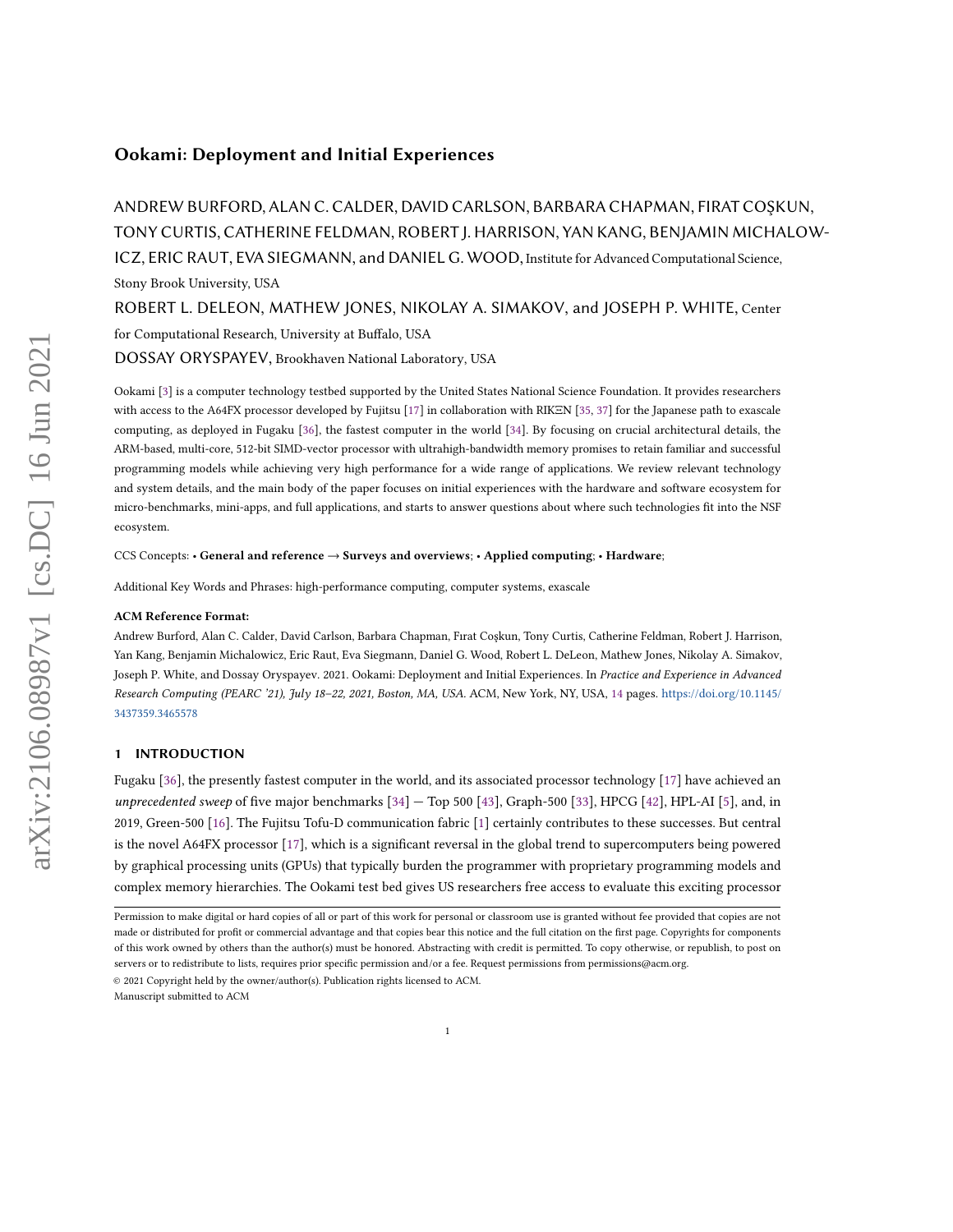technology. It is also an opportunity to explore the potential of this technology for deployment in multiple settings including at extreme scale in national supercomputer centers or on campus at the network edge.

The 48-core, 64-bit ARM processor is the first to deploy the Scalable Vector Extension (SVE) SIMD-vector instruction set, employing 512-bit wide vectors matched with 32 Gbyte of high-bandwidth memory (1 Tbyte/s). Designed specifically for leadership supercomputers, this processor+memory system promises to retain familiar and successful programming models while achieving very high performance for a wide range of applications. It supports 64/32/16-bit floating-point representations and fast partial dot-product of 8-bit integers to 32-bit results, and hence enables both HPC and big data. As demonstrated by the HPCG and Top500 benchmarks, A64FX offers strong performance on memory-intensive applications such as sparse-matrix solvers, while also being competitive on floating-point-intensive codes. We will see below that for some software this transformational performance is available nearly out of the box — MPI+OpenMP vectorized code should just compile and immediately run well, with additional performance possible from tuning.

The applications that will benefit most are those sensitive to memory bandwidth with a memory footprint less than 32 GB/node — these two features capture the vast majority of NSF's workload. In 2017, team members conducted a workload study [\[40\]](#page-13-8) of NSF's computing resources including large-memory queues. The study found that 86% of all jobs (corresponding to 85% of cycles) will fit within the available memory per node (including O/S) and that the majority of jobs are memory-bandwidth intensive.

## 2 OOKAMI TECHNOLOGY AND SYSTEM ARCHITECTURE

#### 2.1 System configuration

The Ookami HPE Apollo 80 system has 174 1.8 Ghz A64FX compute nodes each with 32GB of high-bandwidth memory and a 512 Gbyte SSD. The latter is a post-market addition made by the project. A high-performance Lustre filesystem employing the Cray ClusterStor E1000 provides about 0.8Pbyte storage. Nodes are connected by an HDR 200 Gbit/s Infiniband network configured as a full fat tree. Using a Y-cable, the HDR 100 Gbit/s NICs of two compute nodes are connected to each HDR 200 Gbit/s switch port. This recognizes the bandwidth limitation of the on-chip PCIe interface and also reduces cable density. The login nodes were originally x86 but are now dual socket ThunderX2 with 256 Gbyte memory to eliminate most cross-compilation issues. In addition, Ookami includes servers powered by dual-socket AMD Rome, Intel SkyLake, and Intel Haswell (two with NVIDIA V100 GPUs) for performance comparisons across architectures.

#### 2.2 ARM background

ARM is a RISC processor designed by ARM Ltd. but specialized and manufactured by other companies leading to much greater diversity than exists for X86. Annual processor production of ARM is well over 20 billion, which dwarfs X86 at 3-400 million [\[38\]](#page-13-9). The development of 64-bit and other features with a deliberate push, including by the U.S. DOE FastForward program, made the processor relevant to HPC. More recently, systems on the Top500 [\[20\]](#page-12-5) have been powered by the 64-bit Cavium ThunderX2 specifically optimized for HPC including 128-bit SIMD units and more cores. A detailed evaluation [\[24\]](#page-13-10) of a Cray XC50 system (dual-socket ThunderX2), examined a wide range of applications relevant to NSF users with four compelling conclusions: (1) ARM can now provide performance competitive with mainstream processors; (2) with significant increases in price performance; (3) most benchmarks ran successfully out of the box; and (4) with no special tuning necessary for high performance. This closely mirrors our experience with A64FX,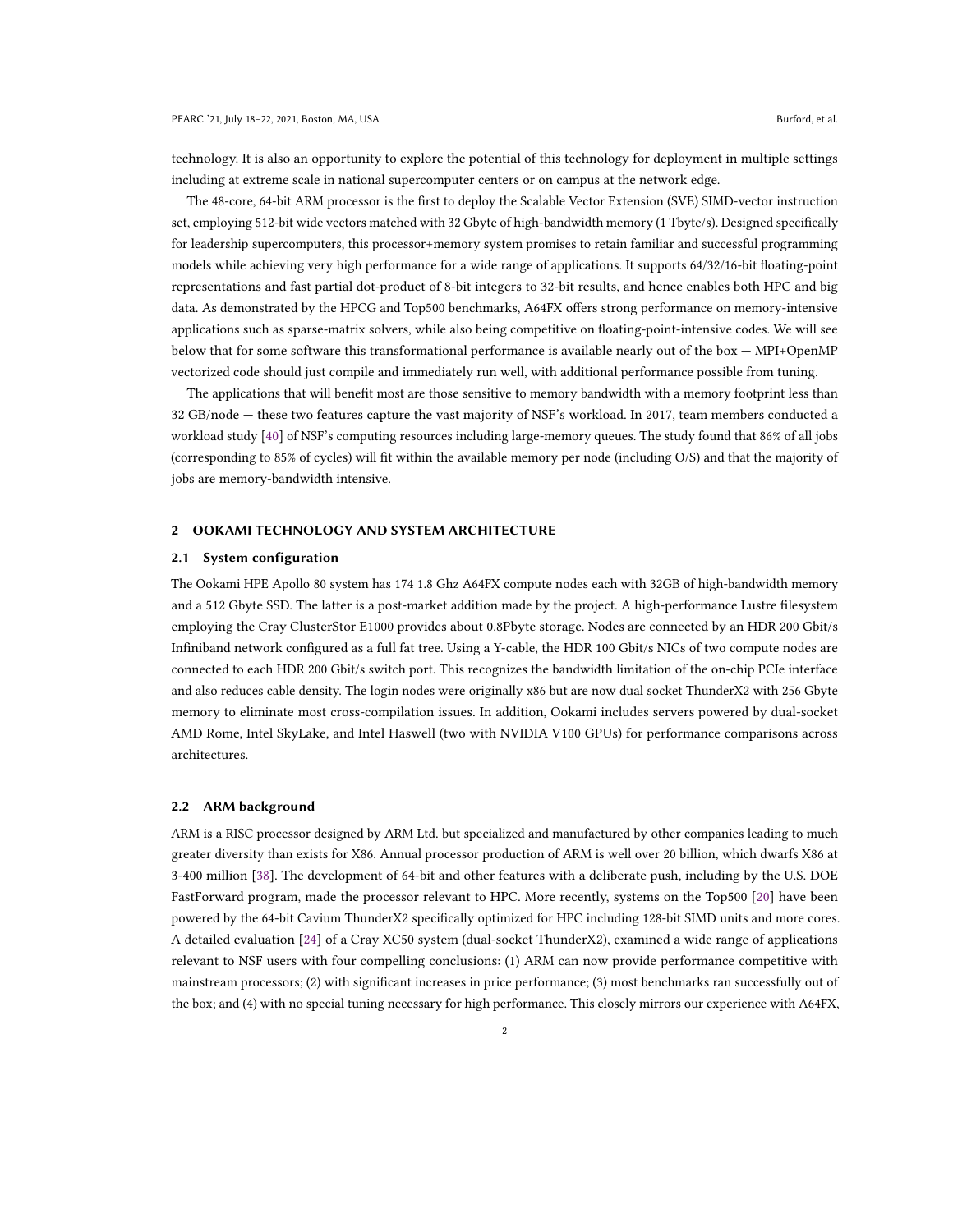| Compiler                         | Compiler names                                                | Version | <b>Vectorization Flag</b> |
|----------------------------------|---------------------------------------------------------------|---------|---------------------------|
| GCC                              | $\gcd$ / $g$ ++ / gfortran                                    | 10.2.1  | $-mcpu = A64FX$           |
| Arm                              | $\alpha$ armclang / $\alpha$ armclang + + / $\alpha$ armflang | 20.3    | -mcpu=A64FX -armpl=sve    |
| <b>LLVM</b>                      | clang / clang++ / flang                                       | 11.0.0  | $-mccpu = A64FX$          |
| Cray                             | cc / CC / ftn                                                 | 10.0.1  | -h vec3                   |
| <b>NVIDIA</b>                    | $nvc / nvc++ / nvfortran$                                     | 21.2.0  | -Mvect[=options]          |
| Fujitsu (will be installed soon) | fcc / FCC / frt                                               | 4.5.0   | -KSVE                     |

Table 1. Available compilers.

with the exception that only well-vectorized applications attain a substantial fraction of peak speed on A64FX primarily due to (1) the 512-bit vector width that is 4x that of NEON, and (2) the relatively higher latency of many instructions.

## 2.3 Processor architecture

The A64FX processor comprises 4 non-uniform memory access (NUMA) regions or core memory groups (CMGs) with on-package, stacked, high-bandwidth memory (8 Gbyte). A CMG consists of [1](#page-2-0)2 cores<sup>1</sup> with private L1 cache (64 Kbyte), a shared L2 cache (8 Mbyte), and a memory controller. The four CMGs keep cache coherency by ccNUMA with an on-chip directory. A cross-bar connection in a CMG maximizes high efficiency for throughput of the L2 cache (>115 GB/s/core read, >57 GB/s/core write). Out-of-order mechanisms in cores, caches, and memory controllers maximize the utilization of bandwidth at each level. The cache line is 256 bytes.

The A64FX core has a superscalar architecture with out-of-order execution and branch prediction. Peak execution rate is provided by issuing 2x512-bit wide SIMD FMA + predicate op + 4x ALU (shared with 2x address generation) instructions per cycle. The theoretical peak double precision speed in FLOP/s is computed as 1.8 GHz×2 FMA/cycle×2 FLOPs/FMA×8 64-bit words/vector = 57.6 GFLOP/s/core. Rates for other precisions are obtained by adjusting the number of words per vector. Machine learning applications are enabled by the FP16 high performance and the INT8 partial dot product that computes the elementwise product of vectors of 8-bit integers, reducing in groups of 4 into a vector of 32-bit results.

Each cycle 2x512-bit SIMD load or 1x512-bit SIMD store are supported and are enabled by the L1 data cache that can sustain 128 bytes/cycle even for unaligned SIMD load. The L1 "combined gather" doubles the gather (indirect) load's data throughput, when target elements are within a 128-byte aligned block for a pair of two registers, similar to the coalescing of out-of-order loads within a warp on some GPGPUs. The sector cache (scratchpad) feature is a valuable optimization for a library writer by enabling the programmer to modify how the cache replacement policy treats data, including forcing data to be kept in cache. There are 6 hardware barriers per CMG.

## 2.4 Scalable vector extension (SVE)

SVE supports vector widths from 128 to 2048 bits in 128-bit increments and was designed for HPC. With full per-lane predication, it superficially appears similar to Intel's AVX/AVX2/AVX512 instruction sets, however, there are important differences. SVE instructions can be generated to be vector-length agnostic (VLA), enabling a binary to run on any implementation regardless of vector width, and eliminating the need for loop tails. The instruction set also includes gather/scatter, vector partitioning, software-managed speculation, horizontal reductions, and scalarized intra-vector sub-loops, which all facilitate compilers vectorizing more loops.

<span id="page-2-1"></span>

<span id="page-2-0"></span> $^{1}\mathrm{The}$  processor in Fugaku includes an additional core for O/S services.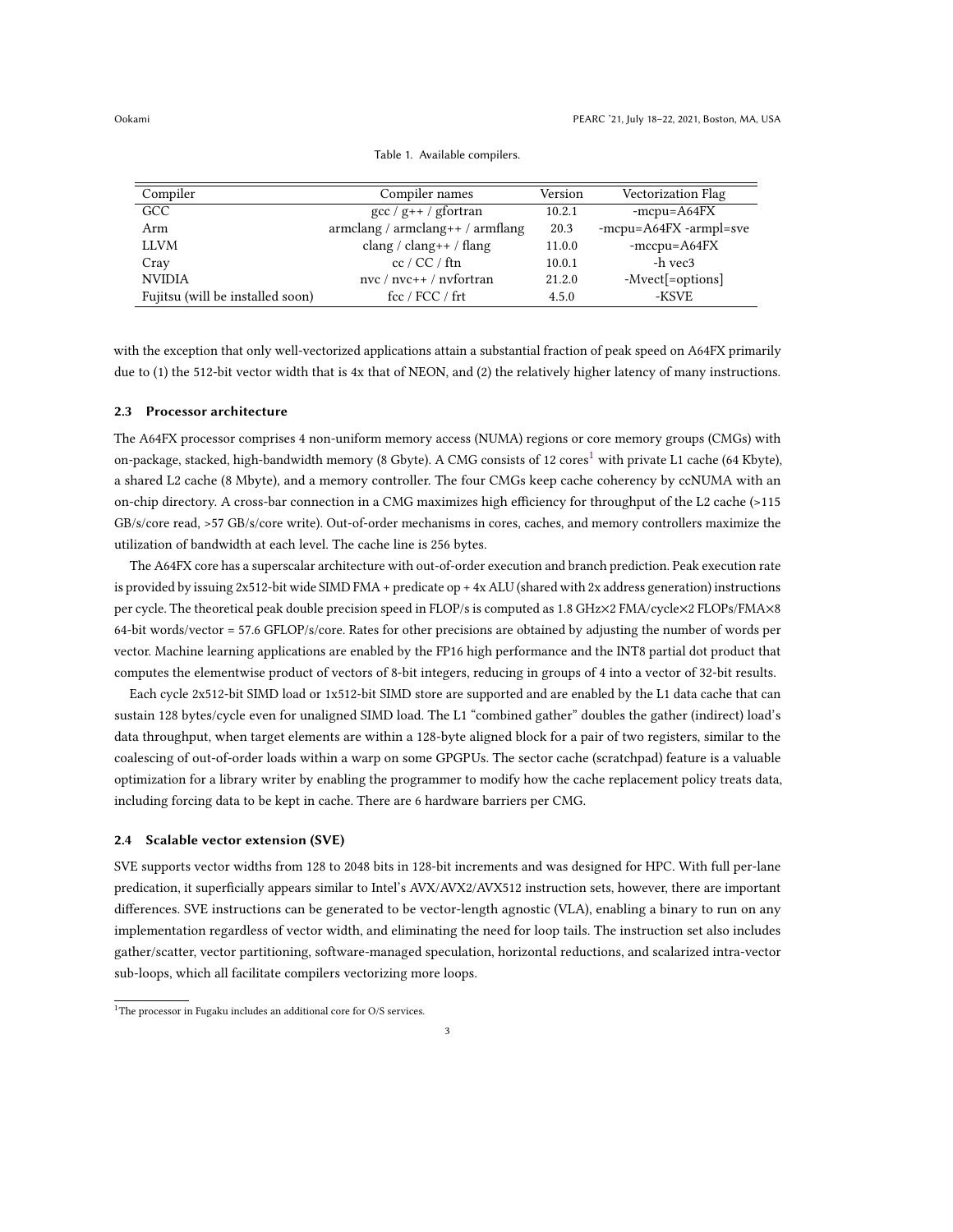### 3 SOFTWARE ENVIRONMENT

The operating system on Ookami is the industry-standard and stable Linux distribution CentOS 8, and all features and tools work as expected. Indeed, outside of different performance tuning concerns one usually has little awareness of being on an A64FX platform. The industry standard Bright Cluster Manager, which has supported ARM for many years, is used to provision the hardware, operating system, and workload manager from a unified interface. SLURM (Simple Linux Utility for Resource Management, version 19.05.7) is employed to schedule jobs and manage the resources with nodes allocated exclusively to one job. Fair-share scheduling is presently used, rather than quotas, in order to encourage utilization. There are various partitions available covering different job duration, job sizes and architectures. Following our practice on other clusters at Stony Brook, each user has a personal home and scratch directory that are forced to be private. Each project has a shared directory accessible only by project members. The home and project directories are backed up daily.

#### 3.1 Development environment

Users have access to a continuously growing software stack, organized into modules to simplify use, management, and version control. The available compilers are listed in Table [1.](#page-2-1) All of these, except for the NVIDIA and mainstream LLVM compilers, are capable of generating optimized SVE code. However, there are significant differences in capability and performance. We do not yet have substantial experience with the Fujitsu compiler. The ARM and Cray compilers can generate SVE instructions for loops containing standard math functions, with the Cray compiler typically generating faster code. However, the Cray C++ compiler front end is limited in its support for modern C++ standards, and, similarly for the ARM Fortan compiler front end. Only the ARM and recent GNU compilers support the SVE intrinsics, with the GNU compiler typically generating faster code. The ARM, Cray, and recent GNU compilers can all vectorize "if-tests" using the SVE predicated instruction set. Starting with version 10.2.1, the GNU chain is aware of the A64FX processor, and similarly for the upcoming LLVM version 11.0.0 that will add support for SVE intrinsics but will still lack SVE autovectorization.

Thus, for C and C++ the choice of compiler is complicated. Code using recent language standards or SVE intrinsics must use ARM or GNU, with the former recommended for kernels using math functions and the latter for SVE intrinsics. For FORTRAN, the Cray compiler is typically the best choice for both performance and standard compliance.

Other available modules include anaconda, archiconda, armpl, libsci, lapack, openblas, fftw, papi, cmake, etc. Various MPI versions are available, e.g. openmpi 4.0.5 and 4.1.0 and openshemem (Section [4.1.2\)](#page-5-0).

#### 3.2 Performance analysis and debugging

Multiple toolchains enable the user to analyze and optimize their code. Arm Forge includes the Arm ddt debugger, the profiling tool ARM MAP and ARM performance reports for advanced reporting capabilities. The Cray toolchain includes CrayPat, Apprentice and Reveal tools for performance analysis/tuning, and the debugging tools gdb4hpc (general debugger), valgrind4hpc (for detecting memory leaks and errors in parallel applications) and atp (first-line tool to diagnose crashing applications). The GNU gdb command-line debugger is also available. The Fujitsu toolchain is not yet installed on Ookami, but will be provided in the near future.

4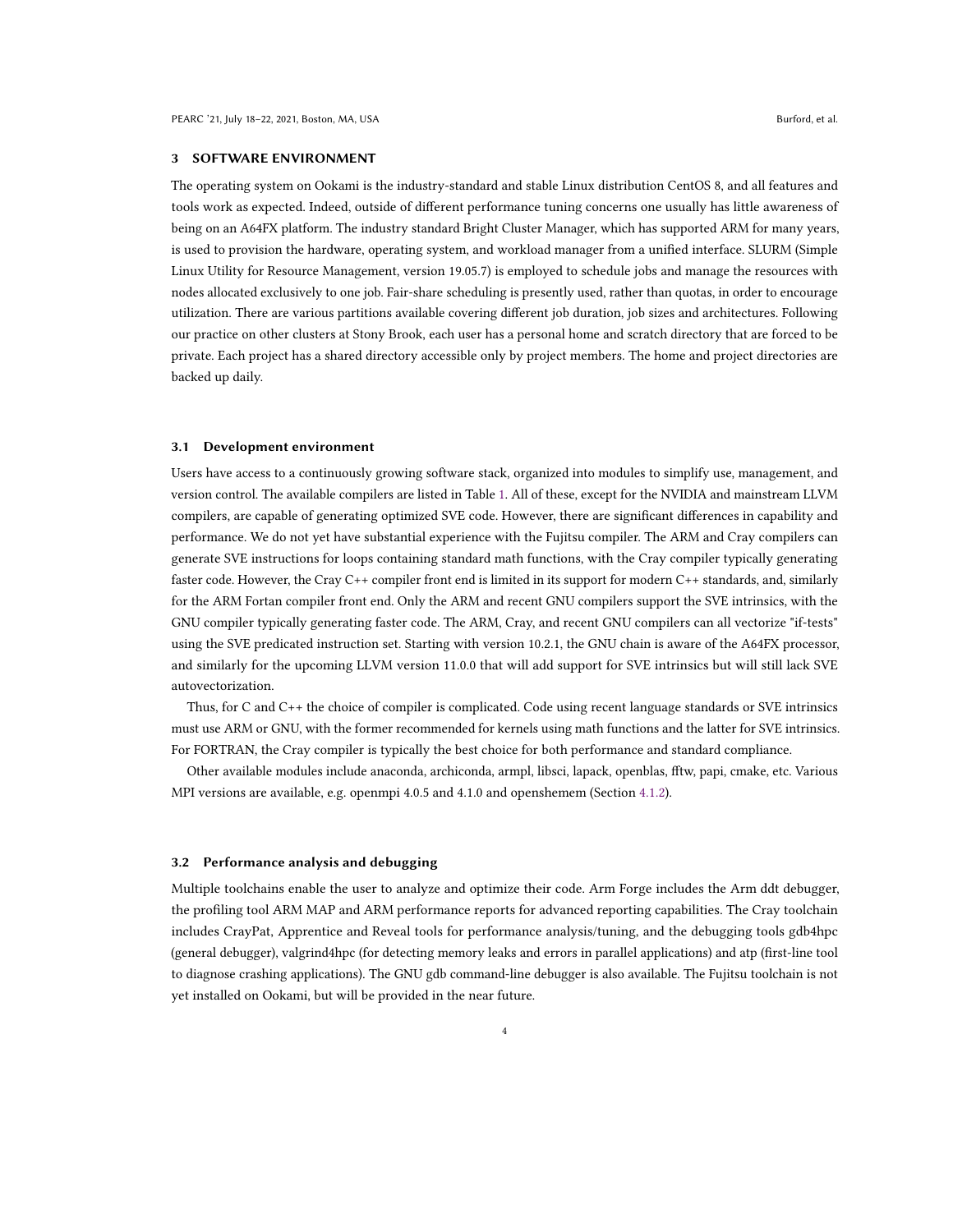### 4 INITIAL EXPERIENCE

Our standing joke is that the system is "ARM-less" (i.e., "harmless") in that standard-compliant applications in FORTRAN, C, or C++ simply compile and run out of the box, once mundane issues such as compiler flags and library paths have been addressed. This is due to (1) the standard and complete Linux distribution, (2) the extensive selection of standardcompliant tool chains, (3) a growing library of linear algebra and scientific kernels, and (4) the availability of multiple MPI implementations (Cray, MVAPICH, OpenMPI) all optimized for A64FX and SVE. More nuanced is what must be done to obtain high performance from the processor along with selection of the appropriate tool chain(s), as discussed above. Early concerns included that InfiniBand performance would be inferior due to the depth of instruction pipelines and cache architecture — these have proven unfounded (Section [4.1.2\)](#page-5-0).

Performance measurements deliver highly reproducible results between runs on the same or different sets of nodes. For instance, whole-node DGEMM benchmarks run by HPE/Cray during the burn-in phase detected two slow nodes, which were replaced, and the performance of all other nodes had a spread reproducible less than 1%. This is due to the fixed clock speed and absence of turbo modes or thermal throttling. Multi-node runs are similarly reproducible due to fixed clock speed and the full fat tree that eliminates network contention.

The most important early discovery was the need to install an SSD on all nodes to store the root file system. As shipped, only two nodes targeted for software development and debugging had SSDs. All other nodes had a memoryresident system image — but this consumed ~14 Gbyte instead of the anticipated ~2 Gbyte. This turned out to be due to the 64 Kbyte page size, which is the minimum space consumed by even a 1 byte file. The SSDs open the door to new data-intensive applications, and in the near future may be upgraded from 512 Gbyte to 2 Tbyte.

So far the system has been very reliable. The two slow nodes were were replaced along with one NIC and 3 SSDs. Unscheduled outages have been due to power failures and non-A64FX-specific system software including a memory leak in a SLURM demon.

#### 4.1 Micro and standard benchmarks

<span id="page-4-0"></span>4.1.1 Single-node DGEMM and STREAM. Single-node DGEMM was measured by Cray on Ookami at 24.2 TFLOP/s, which is 88% of peak single processor speed. We are anticipating this to increase as Cray scilib is further optimized, and when we get access to the Fujitsu library. Fujitsu has reported 94% of peak single processor speed. At SBU, we have developed a code generator for AVX2, AVX512, NEON, and SVE instrinsics for the matrix-transpose times matrix

| Benchmark               | Msg Size | Est.              | Measured |
|-------------------------|----------|-------------------|----------|
| Two-sided uni-dir B/W   | 1MB      | $12.3$ GB/s       | 12.3     |
| Two-sided bi-dir B/W    | 1MB      | $24.4$ GB/s       | 19.4     |
| Two-sided latency       | 8B       | $1.8 \,\mu s$     | 2.7      |
| Put latency             | 8B       | $2.8 \,\mu s$     | 3.9      |
| Put BW                  | 1MB      | $12 \text{ GB/s}$ | 12.3     |
| Get latency             | 8B       | $3.8 \,\mu s$     | 5.2      |
| Get BW                  | 1MB      | $9.5$ GB/s        | 12.3     |
| <b>Injection Rate</b>   | 1MB      | $12.3$ GB/s       | 12.3     |
| <b>Saturation Point</b> | 1MB      | 1 thread          | 1        |

Table 2. OSU MPI Benchmarks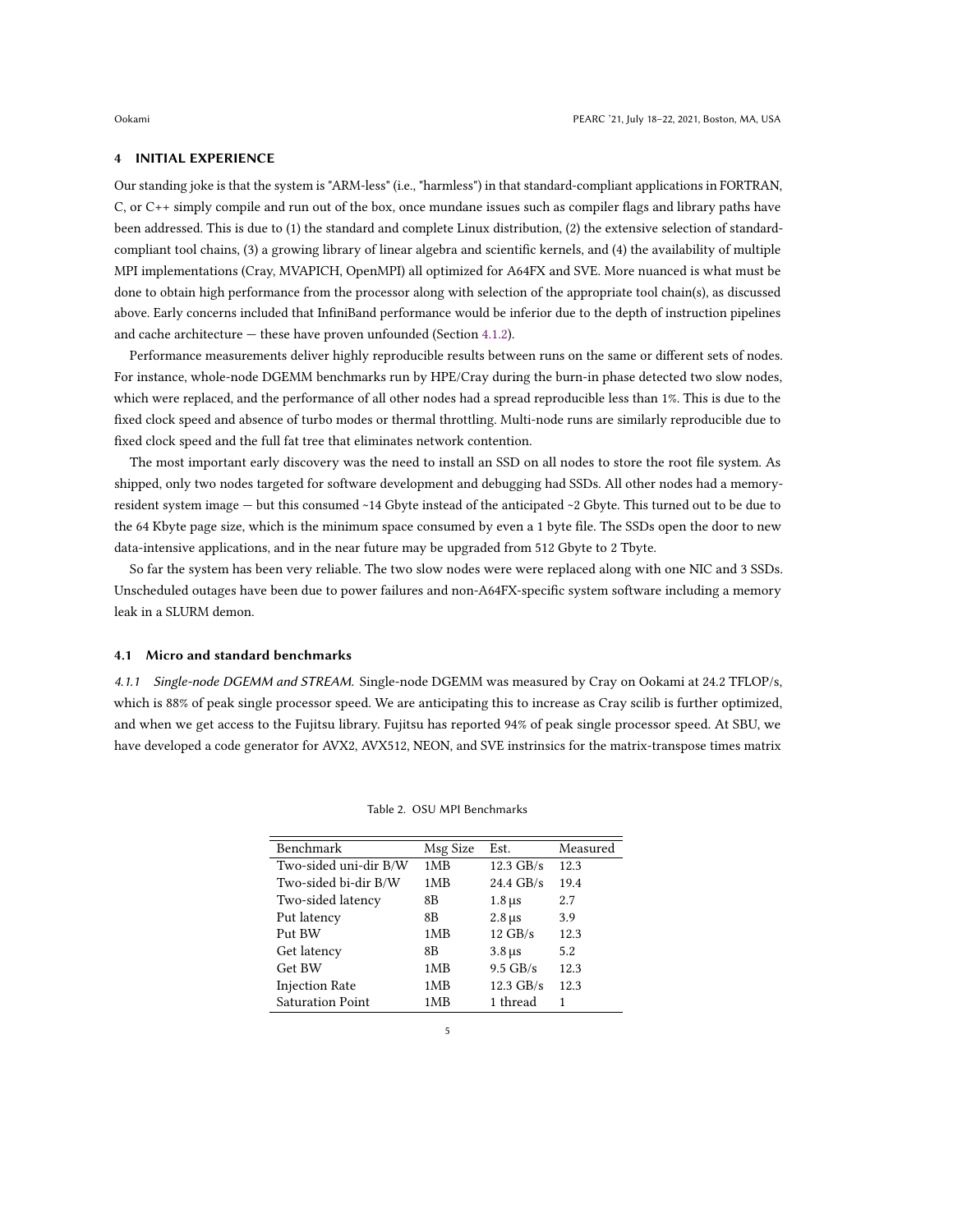kernel that is important in high-order spectral-element methods. This code attains 53.24 GFLOP/s on a single core, which is 92.4% of peak speed.

Single-node STREAM TRIAD was measured by Cray on Ookami at 830 Gbyte/s, and a simple compiled DAXPY kernel with careful binding of threads+memory to cores achieved 840 Gbyte/s. Manually-tuned kernels were needed to achieve close to peak L1 bandwidth. About six threads are required to saturate the memory bandwidth of a single CMG. The observed 840 Gbyte/s is 84% of peak memory bandwidth, 93% of what we understand to be the L2-memory bandwidth, and is about 5x a dual-socket Intel Skylake. The measured single-core DAXPY bandwidth is 53 Gbyte/s, which is 2.5X Intel SkyLake. This memory bandwidth contributes greatly to the empirically observed strong thread scaling within a node.

<span id="page-5-0"></span>4.1.2 OSU Benchmarks with MPI and OpenSHMEM. The Message Passing Interface [\[6,](#page-12-6) [14\]](#page-12-7) (MPI) is a widely-used parallel programming library. It includes both two-sided rendezvous-based communication, and one-sided Remote Memory Access (RMA). OpenSHMEM [\[4,](#page-12-8) [28\]](#page-13-11) is a Partitioned Global Address Space (PGAS) library that focuses on one-sided, decoupled, communication and uses RMA to expose memory directly to network interconnects such as Infiniband. The Ohio State University benchmark suite [\[44\]](#page-13-12) tests bandwidth and latency for both point-to-point and collective operations using MPI and OpenSHMEM (UPC/UPC++ were not tested). We used Open-MPI [\[27\]](#page-13-13) (version 4.0.5) as it provides both MPI and OpenSHMEM in the same package.

Of particular interest was the point-to-point latency and bandwidth performance as we wanted to investigate the thread-to-network behavior on the A64FX processor. Tests were between 2 nodes, 1 rank or processing element (PE) per node. In Table [2](#page-4-0) are the results for the MPI one- and two-sided tests. The "put" and "get" latencies are slightly higher than anticipated. In Table [3](#page-5-1) are the results for the OpenSHMEM tests. Included here are representative latencies recorded for the 1-sided RMA operations, the posting and fetching atomics, and swaps. The estimated time comes from comparisons made on a similar A64FX cluster [\[21\]](#page-13-14) at Oak Ridge National Laboratory.

Installing the open-source Open-MPI and MVAPICH2 [\[26\]](#page-13-15) worked "out of the box". Both are configured to use the Infiniband network and the on-node cross-memory-attach provided by KNEM [\[18\]](#page-12-9) and XPMEM [\[45\]](#page-13-16). Our OpenSHMEM work involves a separate, reference, implementation of OpenSHMEM (although based on UCX [\[29\]](#page-13-17) like Open-MPI). This installed without issue as we have worked with ARM on the OpenSHMEM project for a number of years, and it has components in common with Open-MPI, and can take advantage of the on-node modules KNEM and XPMEM. Compilation with the stock GCC, a new GCC with more SVE support, and the ARM compilers were also without issue. UCX includes a number of ARM-specific optimizations, e.g. low-power wait states, high-precision timers, and vectorized memory copy.

<span id="page-5-1"></span>4.1.3 HPC Challenge Benchmark suite. (HPCC) [\[11\]](#page-12-10) combines a large number of benchmarks allowing a convenient way to test multiple subsystems of HPC resource in a single run. Several of the tests rely on linear algebra and FFT

| Benchmark               | Est.          | Measured |
|-------------------------|---------------|----------|
| Put $(8B)$              | $5.4 \,\mu s$ | 4.5      |
| Get (8B)                | $4.2 \,\mu s$ | 4.1      |
| Atomics (add)           | $0.0 \,\mu s$ | 0.8      |
| Fetching atomics (fadd) | $5.2 \,\mu s$ | 5.2      |
| Swap                    | $4.4 \,\mu s$ | 4.3      |

Table 3. OSU OpenSHMEM Benchmarks: Latency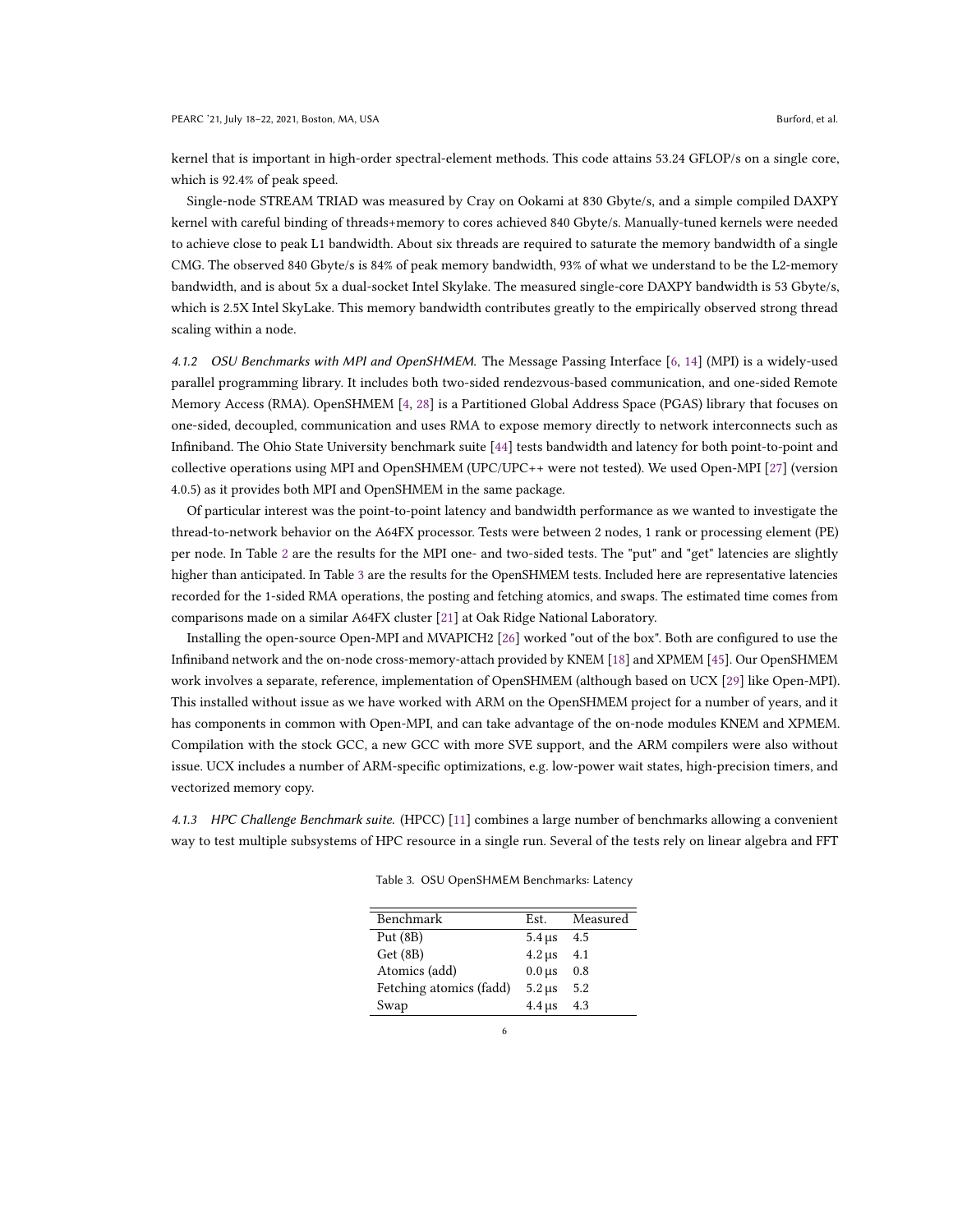libraries that are often used within scientific and engineering applications. To benchmark these important libraries, we concentrated on matrix-matrix multiplication, High-Performance LINPACK (HPL) [\[30\]](#page-13-18), and Fast Fourier Transformation (FFT) benchmarks. Several linear algebra libraries are available on Ookami: Cray LibSci, ARM Perfomance Library (ARMPL), and OpenBLAS. The first two already have SVE support, while the last one does not. These libraries' performance is shown in Figure [1.](#page-6-0)A-B. ARMPL has the best performance while OpenBLAS has the smallest due to lack of SVE support.

To HPCC we added a test of the most recent version of FFTW as well as other libraries providing the FFTW-3 API. Within the FFT benchmark, we compared ARMPL and several version of FFTW library: official (no SVE support), provided by Dolbeau, Cray, and Fujitsu. The results are shown in Figure [1.](#page-6-0)C. ARMPL (20.3) show extremely low FFT performance, suggesting falling back to a completely non-SIMD version. The Fujitsu version of FFTW shows the best results, followed by Dolbeau and Cray. It is worth mentioning that Dolbeau developed his version of FFTW without access to actual hardware using emulators; and two other versions with SVE support are most likely based on his work.

<span id="page-6-0"></span>

Fig. 1. HPCC benchmark. Performance is shown in GFLOP/s, a number next to the bar corresponds to absolute value, and value in paranthesis corresponds to percentage of theoretical FLOP/s. A) Matrix-matrix multiplication, executed on a single core, B) High Performance LINPACK (HPL), executed on a single node, C) FFT, executed on a single node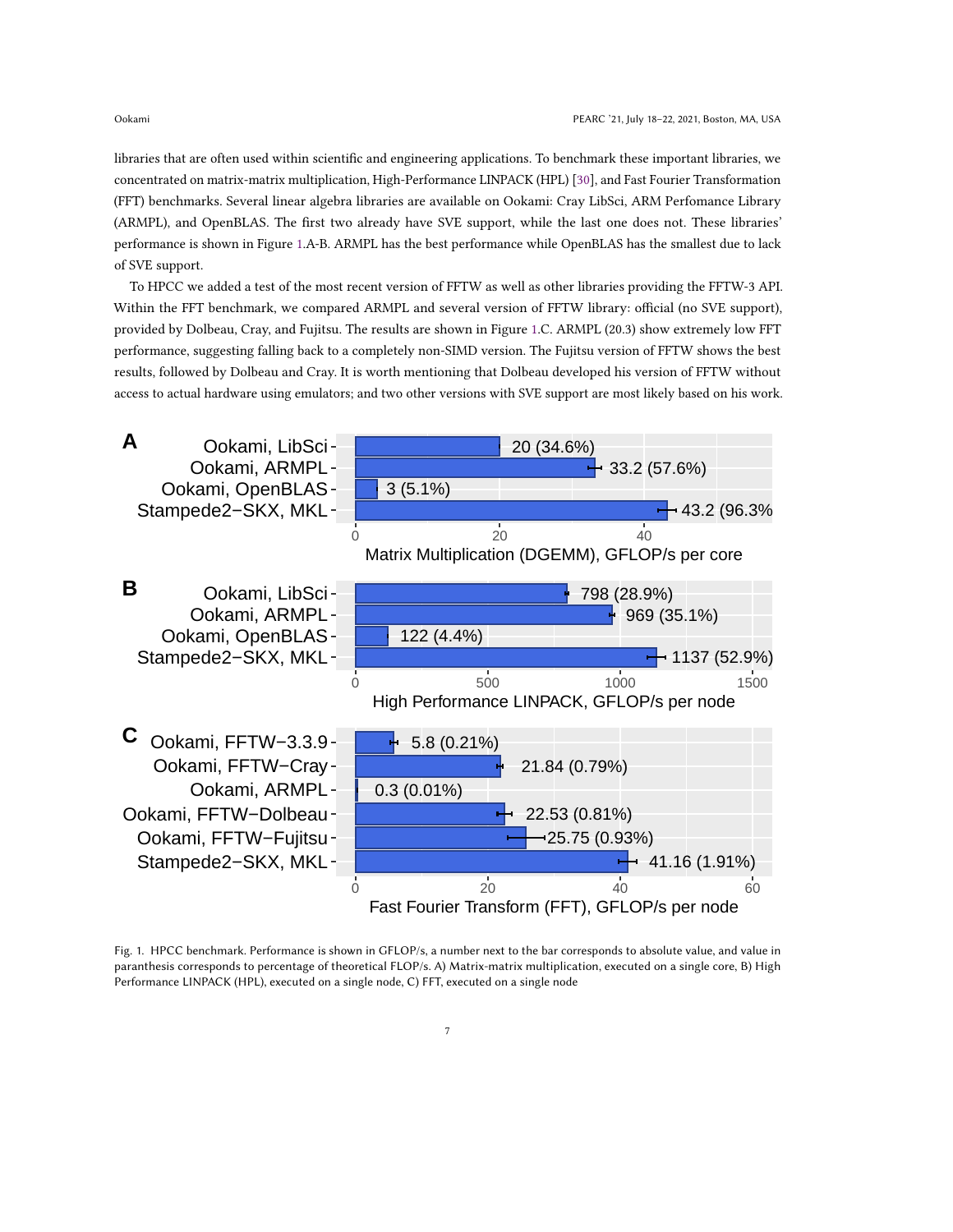4.2.1 Minimod. Minimod [\[25\]](#page-13-19) is a seismic modeling mini-app developed by Total. Minimod extracts the stencil computation from a production seismic imaging application. The stencil is used to numerically solve the acoustic wave equation. The goal of Minimod is to offer a benchmark to test new and emerging hardware and programming models for geophysics applications.

<span id="page-7-0"></span>We evaluated the Minimod OpenMP loop-based and task-based implementations [\[32\]](#page-13-20) on Ookami. Results are shown in Figure [2](#page-7-0) for the task-based implementation. While armgcc shows a performance improvement over armclang at low thread counts, at higher counts the advantage is mostly eliminated.



Fig. 2. Minimod: Runtime results between 2 different compilers with SVE optimizations on Ookami

We also ported [\[31\]](#page-13-21) Minimod to use the Legion task-based parallel programming framework [\[2\]](#page-12-11) and compared the result to MPI. We also compared the performance to Summit using only Summit's POWER9 CPUs. Throughput is shown in Figure [3.](#page-8-0) Although the MPI version of Minimod on Ookami (MVAPICH 2.3.4) achieves throughput and speedup comparable to Summit, the Legion version (Figure [3\)](#page-8-0) suffers a performance penalty in both weak scaling and strong scaling — we are still investigating the cause.

4.2.2 SWIM. SWIM [\[41\]](#page-13-22) is a weather forecasting benchmark (FORTRAN OpenMP) that solves the shallow-water equations using finite difference, and tracks FP speed, bandwidth, and cache characteristics, and is now included in the SPEC CPU2000 Benchmark suite. In our experiment, we used the default test problem swim.ref.in as the sample problem on two different clusters of different architectures. One is the A64FX cluster "Ookami" and the other is a SkyLake x86 cluster from Stony Brook Exasca||ab. Seven different compilers were tested on Ookami. To avoid clutter and data overlap, we have chosen 3 representatives: ARM's GNU-based compiler based on GCC 9.3.0 , ARM's LLVM-based compiler based on 9.0.1, and Cray 10.0.1. The times are shown in Figure [4.](#page-8-1) Times on the X86 cluster using GNU compiler 10.2.1 and on Ookami using Cray 10.0.1 are shown in Fig [5.](#page-9-0) As the results shown in Fig [4,](#page-8-1) the Cray Compiler obtained the best performance on Ookami. Ookami has a clear performance advantage with a single socket of A64FX being 4.3x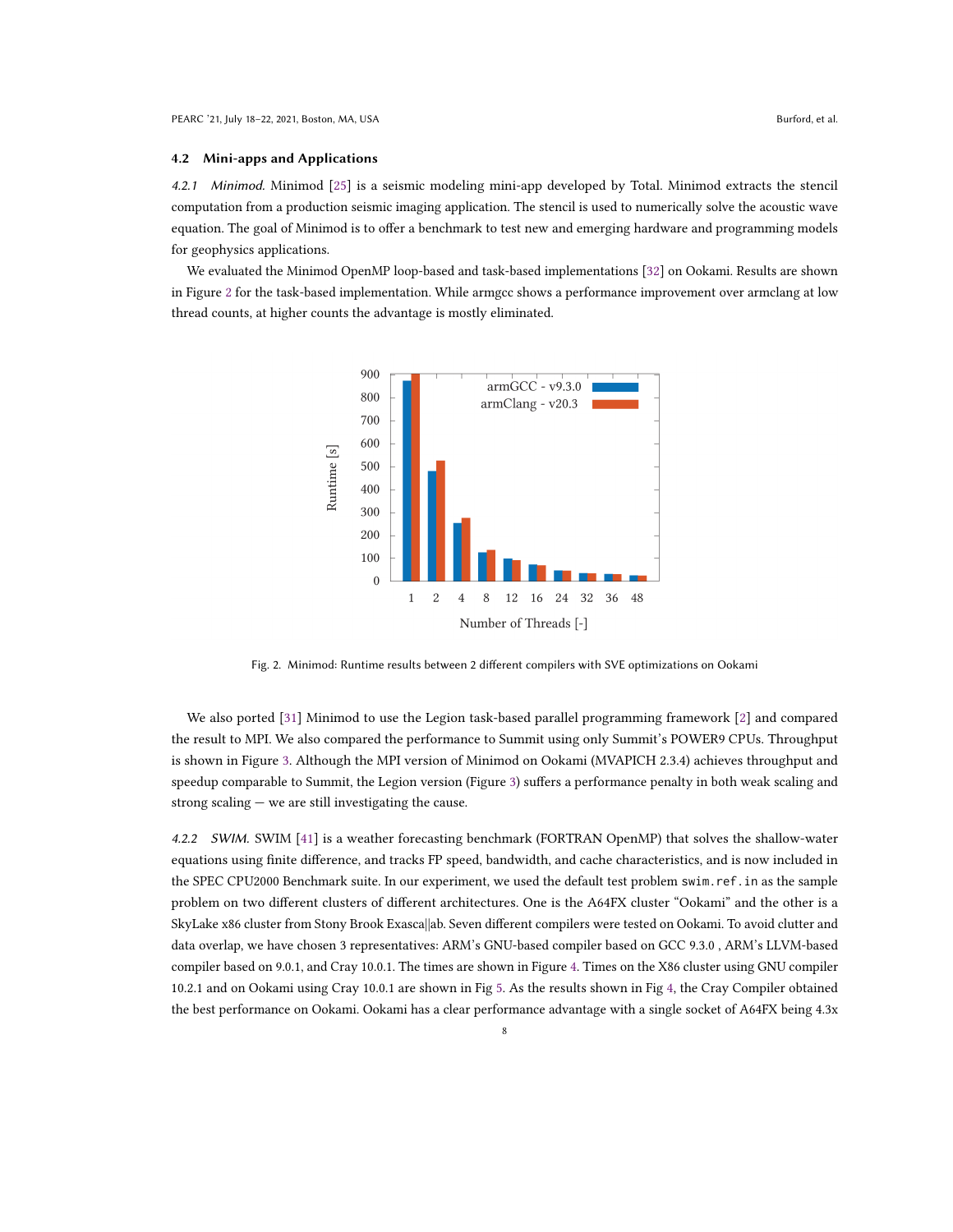<span id="page-8-0"></span>

Fig. 3. Minimod: Comparison of Legion and MPI throughput on Ookami and Summit

<span id="page-8-1"></span>faster at 32 threads compared with dual socket SkyLake x86. We ascribe the slight slow down at 48 threads on SkyLake to oversubscription (there are only 40 physical cores).



Fig. 4. SWIM: Runtime results for three compilers with SVE optimizations on Ookami.

4.2.3 PENNANT. PENNANT is an unstructured mesh, MPI+OpenMP, physics mini-application [\[13\]](#page-12-12) designed for advanced architecture research. It is a challenge the A64FX processor due to the lack of locality and the architectures 256 byte cache line. This is particularly evident with the largest of the mesh inputs, each having at least 3 billion points and sides, with at least 11 billion edges. MPI handles inter-node gather/scatters and reductions, while OpenMP is used for intra-node activities like mesh initialization, summing energy usage, and data allocation. To explore the scalability

9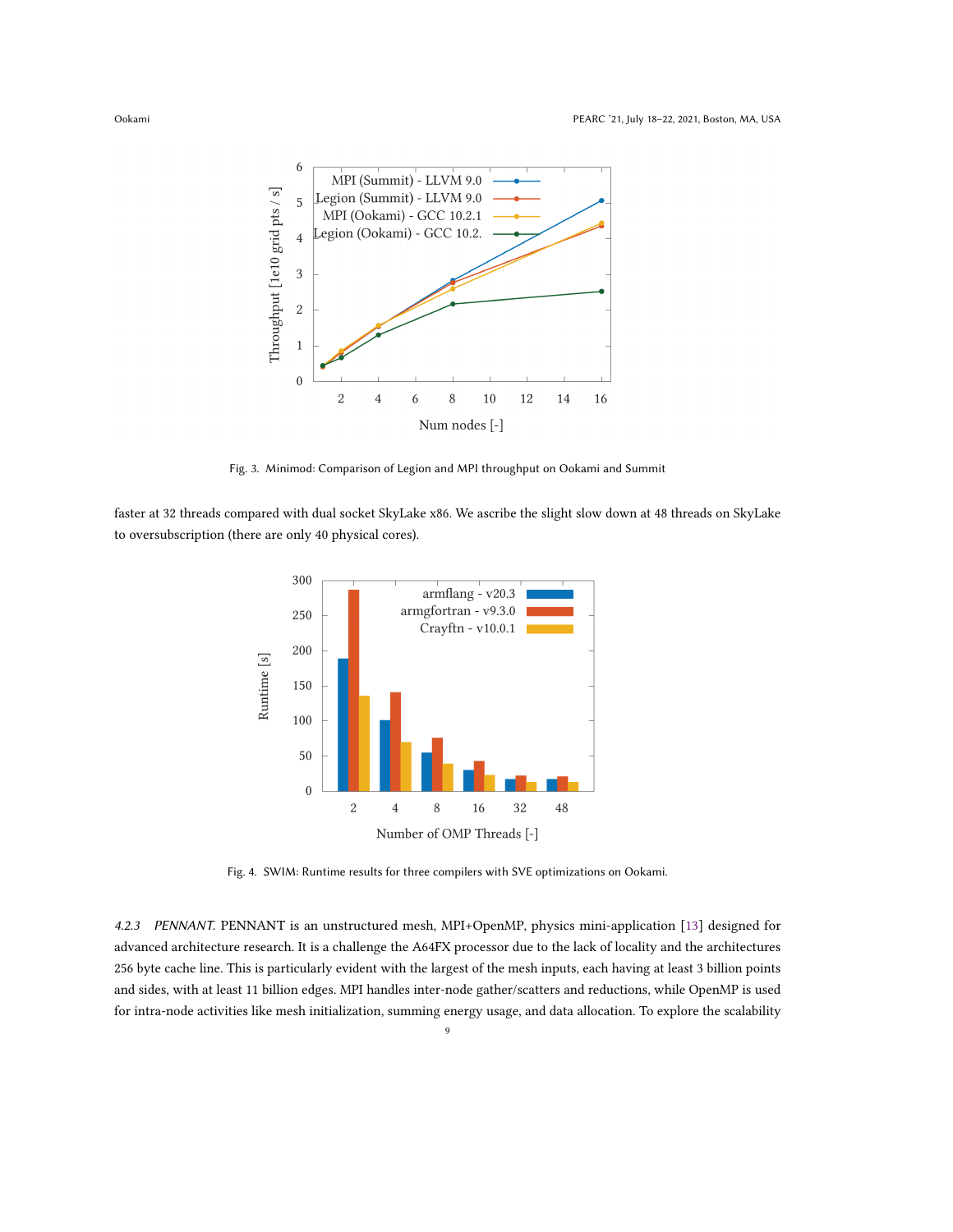<span id="page-9-0"></span>

Fig. 5. SWIM: Runtime results for the Cray compiler on A64FX and the GNU compiler on dual socket SkyLake x86.

of PENNANT on A64FX and compare its performance to other processors, we tested one of PENNANT's smaller tests (LeblancBig).

MPI scaling experiments were run on the Ookami and SBU SeaWulf clusters, using the Cray (Ookami), Intel, and GNU (SeaWulf) compiler toolchains. Tests used an 8 node configuration, running from 2 to 32 MPI ranks/node, and with one OpenMP thread per process. While run-times begin converging at larger process counts, the Intel system is faster, as shown in Figure [6.](#page-10-0) We also tested single-node, OpenMP scaling on Ookami, comparing it to an Intel Haswell processor, with experiments using thread counts from 1 to 64 and using the GNU compiler on both platforms to facilitate direct comparison. The runtime spike from 11 seconds to nearly 600 once more than 48 OpenMP threads are requested is attributed to oversubscription, which is handled less gracefully by A64FX due to the lack of hyperthreading and current settings for O/S thread scheduling policies .

4.2.4 GROMACS. [\[22\]](#page-13-23) is a molecular dynamics simulation package for modeling biomolecular systems such as proteins, DNA, RNA, and lipid membrane. The code extensively utilizes features of the C++17 language. Due to this, we were only able to build binaries with GCC(10.2.0) but not with ARM(20.3) and Cray(10.0.1) compilers and with other versions of GCC failing due to language constructs. SVE support was introduced to GROMACS in 2021 version by specialists from Research Organization for Information Science and Technology (Japan). Before that, GROMACS had optimization for ARM NEON. Below, we compare Ookami no-SIMD/NEON/SVE performances with no-SIMD/SSE2/AVX512 on dual socket 2 Intel Xeon Platinum 8160 (TACC Stampede-2). From the GROMACS benchmark set[\[19\]](#page-12-13) we report results for a protein embedded into a membrane, consisting of 87k atoms.

On a single Ookami node, the performance for no-SIMD, NEON and SVE versions are 3.6, 13.8 and 20.2 ns/day, respectively. On Stampede-2 system the performance for no-SIMD, SSE2 and AVX512 versions are 12.7, 47.8 and 75.6 ns/day. In both cases (Ookami and Stampede 2) the gain from utilizing wider SIMD is very similar, a fascinating, 3.8 times performance increase by moving from no-SIMD to 128-bit wide SIMD and moderate 50% increase by moving from 128-bits wide to 512-bits wide SIMD. What makes it interesting is that although Ookami and Stampede 2 theoretical flops are similar and aforementioned similar scaling on SIMD width increase, the absolute performance of Ookami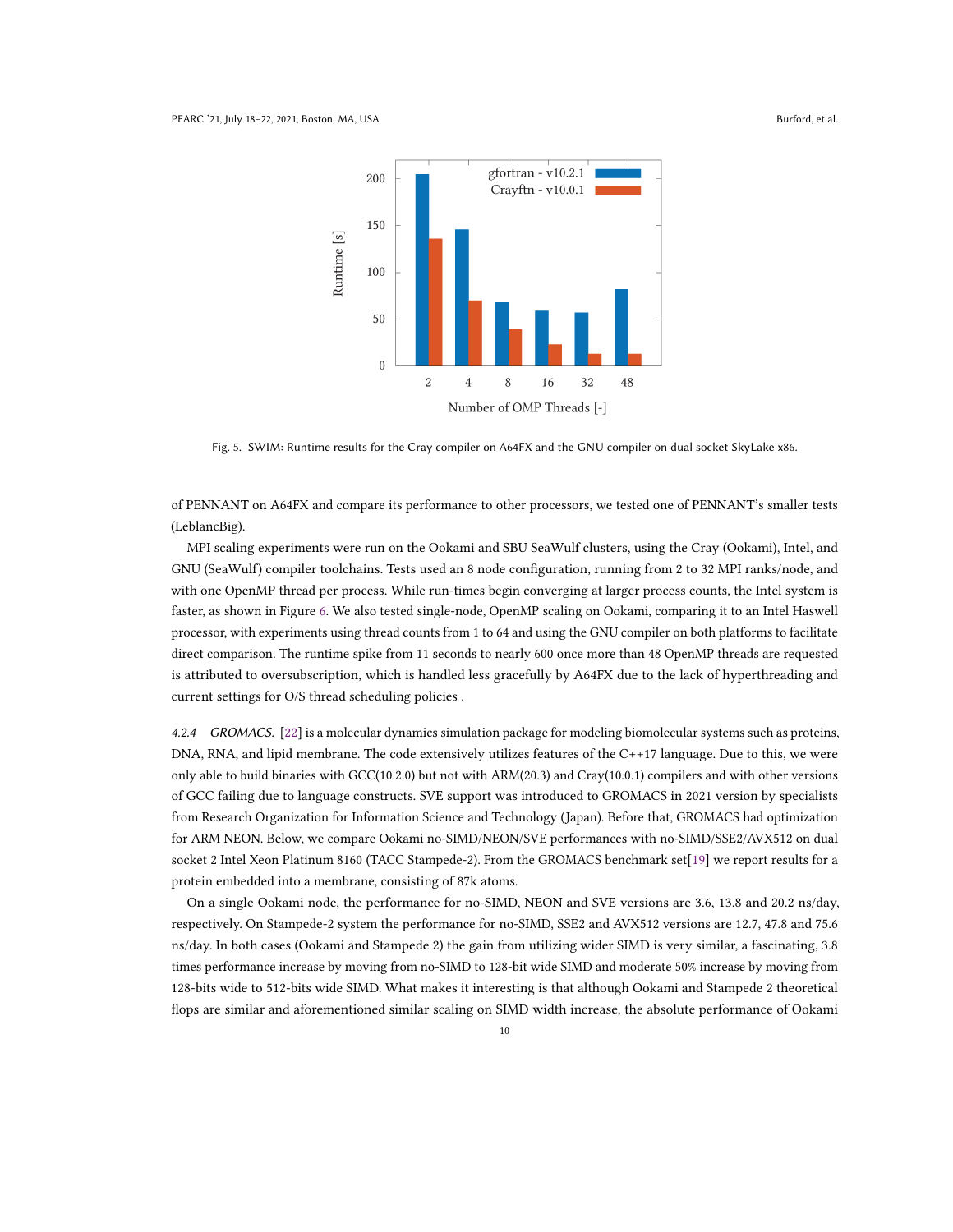<span id="page-10-0"></span>

Fig. 6. PENNANT: Run-time vs. no. cores between 3 different compilers with optimizations

is significantly smaller. It is not clear whether this is due to architectural differences or immature compiler support (including the inability of GCC to vectorize math functions).

4.2.5 FLASH. The FLASH code is a large, component-based package written primarily in modern FORTRAN that has a wide user base addressing a variety of multi-scale, multi-physics applications, especially astrophysics [\[7,](#page-12-14) [8,](#page-12-15) [15\]](#page-12-16). The current release version of FLASH (4.6.2) is parallelized using MPI, and utilizes PARAMESH [\[23\]](#page-13-24) to support its block-structured Adaptive Mesh Refinement (AMR) scheme. FLASH is able to tune the amount of memory per processor it uses, and be paused and restarted on a different number of cores. All of these features make FLASH a promising platform to take advantage of the A64FX's HBM, NUMA architecture, and SVE instructions.

We successfully tested multiple combinations of compilers and MPI implementations (MVAPICH 2.3.4 and OpenMPI 4.0.5), initially without optimization to assess ease of porting and correctness. The GCC (9.2.0 and 10.2.1) and NVIDIA (20.9) compilers worked out of the box, while using the ARM (20.3.0) and Cray (10.0.3) compilers just required setting proper options and MPI environment variables. We were also able to demonstrate strong scaling of our supernova simulation without optimization on 12–140 cores using the GCC 9.2.0 compiler with MVAPICH 2.3.4. However, the SeaWulf cluster currently provides over double the speedup. Our next goal is to enable SVE, however the ARM and Cray compilers generate runtime errors, and the GCC compiler provides no significant speedup. The application chosen for this study was an explosive astrophysical event known as a thermonuclear or Type Ia supernova. We are exploring the dimmest of these events, known as a Type Iax, which is thought to be produced by a pure deflagration (subsonic burning front) occurring in a special "hybrid" white dwarf [\[10,](#page-12-17) [12\]](#page-12-18), which leaves behind a bound remnant.

## 4.3 XDMoD

Ookami is monitored with XDMoD [\[9\]](#page-12-19), with the XDMoD job performance and application kernel modules also installed. The XDMoD instance is hosted in CCR's cloud computing cluster at the University at Buffalo. Ookami users can access the XDMoD instance using their Stony Brook accounts via Globus Auth. The default XDMoD install worked without requiring any customization. However, we did modify the XDMoD software to monitor A64FX-specific metrics.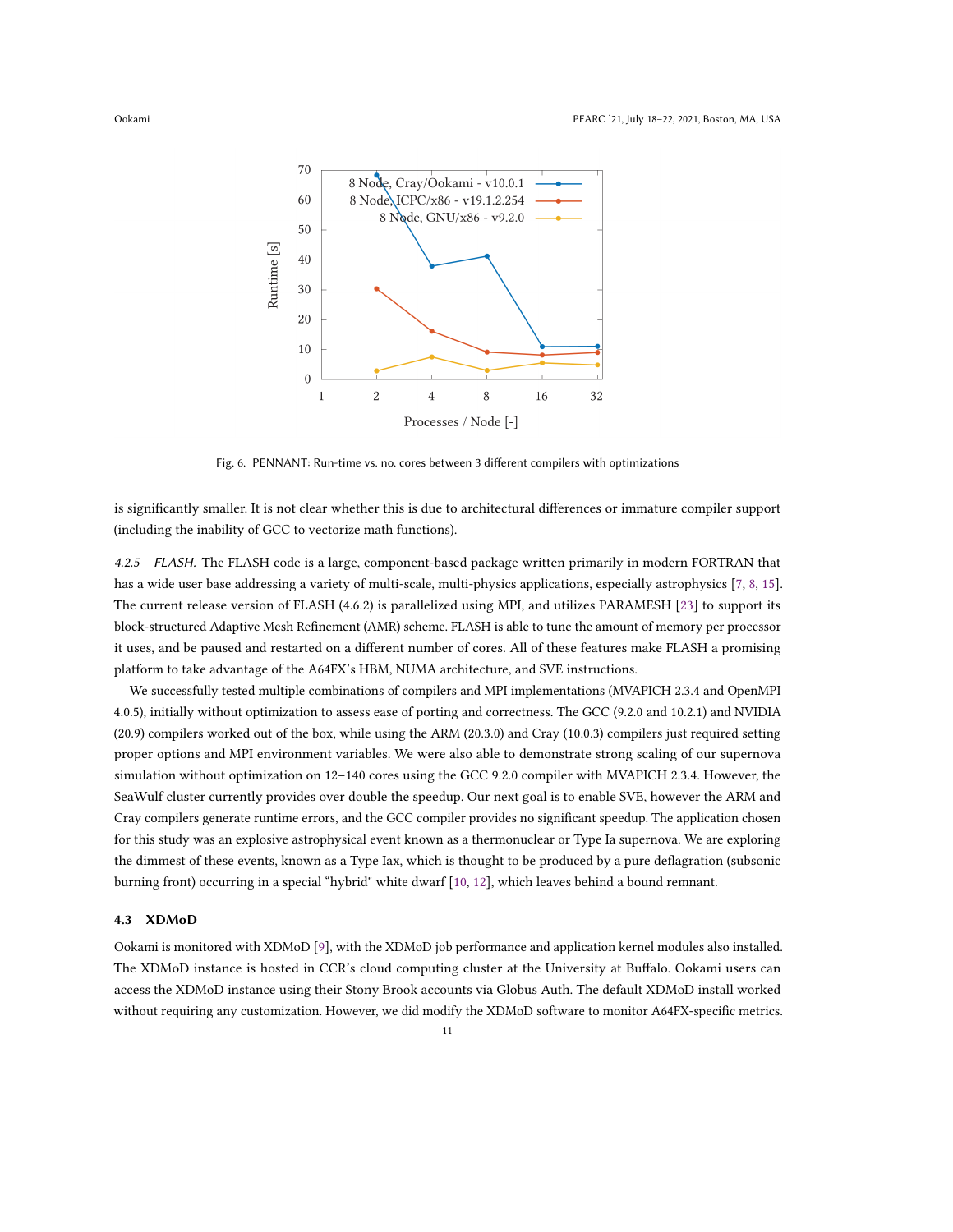Performance data are collected using performance co-pilot (PCP) [\[39\]](#page-13-25). We used the PCP version supplied with CentOS 8 but recompiled the performance monitoring module against the latest version of libpfm4 to log data from the A64FX hardware counters. We also backported the latest version of the module that records information from Lustre because Ookami uses a newer version of the Lustre driver than is supplied with CentOS. The XDMoD job summarization software was updated to handle the ARM SVE hardware counters, and time-series plots of the instruction rate are available in XDMoD's job viewer. Figure [7.](#page-11-0)A shows an example plot of the SVE instruction rate exported from the XDMoD job viewer.

<span id="page-11-0"></span>

Fig. 7. A) XDMoD job viewer plot of the SVE instruction rate for a 150 node run of the MADNESS software. At each time point the SVE instruction rate for the compute nodes with the maximum, median and minimum value is shown. B) Daily execution of GROMACS application kernel shows the performance improvement due to version update from 2020.4 to 2021 (first release with SVE support).

Within XDMoD, application kernels are used to proactively monitor HPC resource performance by daily benchmarks. For Ookami, a goal is to see how the performance of benchmarks and real applications change as the compiler toolchains improve. Figure [7.](#page-11-0)B illustrates a performance improvement for the GROMACS application. We plan to add a power data collector so that we can analyse job level power usage in XDMoD, and also adding new job-efficiency analytics that take into account the extra ARM hardware counters, e.g., to identify floating-point intensive codes not using SVE.

#### 5 SUMMARY

In conclusion, we have had very positive initial experience with A64FX. It should be viewed as a "leadership processor" that trades high performance and high power efficiency on a large class of well-vectorized scientific applications for reduced performance (especially if not vectorized) and reduced applicability (primarily due to memory capacity) on more general codes. The peak processor vector speed and peak memory bandwidth are indeed readily accessible to compiled codes that are well vectorized and pay attention to localizing memory references within a CMG. The latter is readily accomplished by running four multi-threaded MPI processes per node, with one per CMG. So far, it is living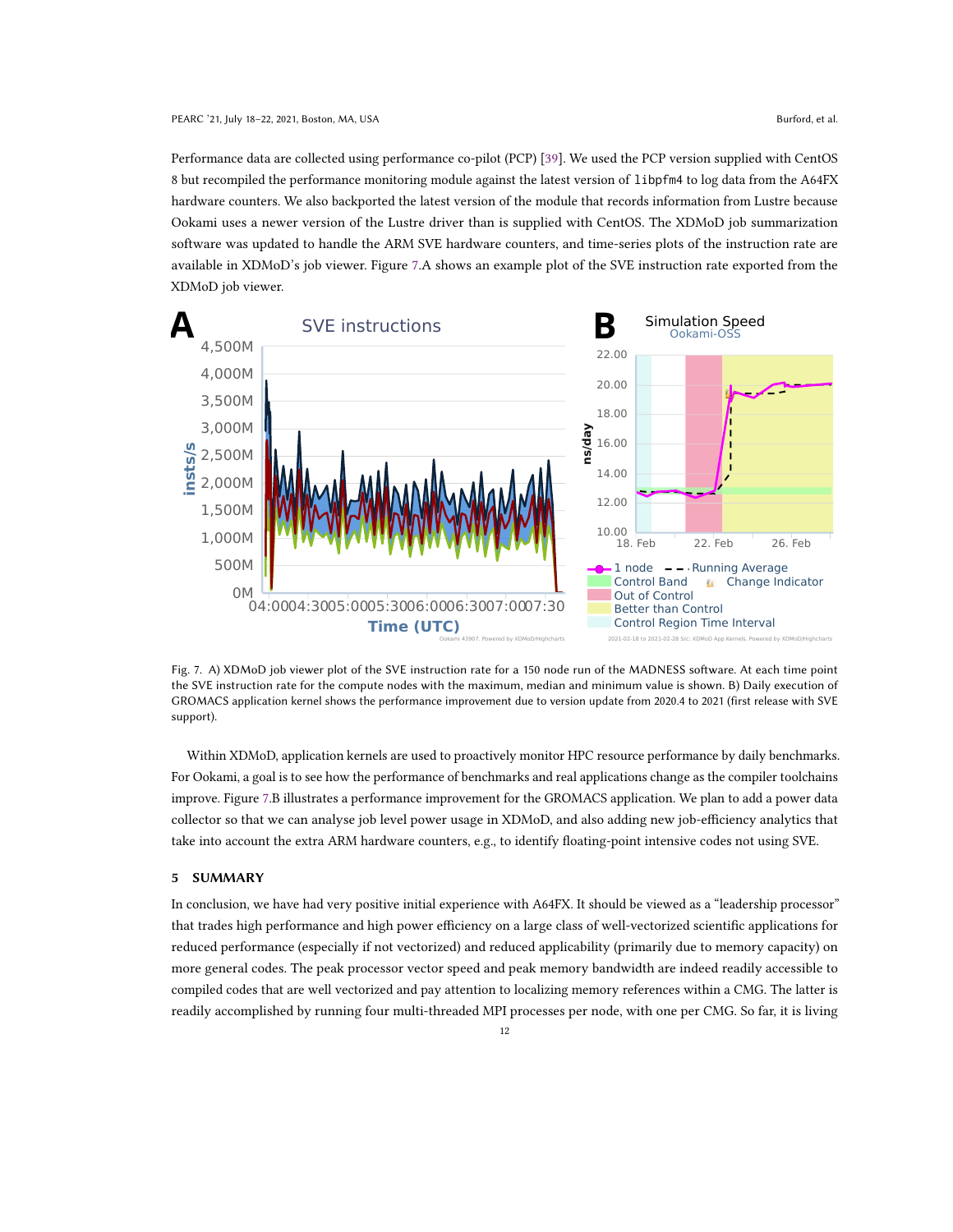up to the expectation that most such software can deliver great performance out of the box. However, the relative immaturity of the SVE software ecosystem (again noting that we do not yet have the Fujitsu stack) makes it hard to generalize this statement.

# ACKNOWLEDGMENTS

Ookami is supported by the National Science Foundation (NSF) grant OAC 1927880, XDMoD by NSF OAC 1445806, and Seawulf by NSF OAC 1531492. OpenSHMEM is funded through Los Alamos National Laboratory, Grant #367958. FLASH was developed in part by the US Department of Energy (DOE) NNSA-ASC and OSC-ASCR-supported Flash Center for Computational Science at the University of Chicago. Work involving supernovae research was supported in part by the DOE under grant DE-FG02-87ER40317. We would like to thank Total Exploration and Production Research and Technologies for their support of experimentation using MiniMod. Use of the Oak Ridge Leadership Computing Facility at the Oak Ridge National Laboratory was supported by the Office of Science of the DOE under Contract No. DE-AC05-00OR22725. Use of XSEDE systems is supported by XSEDE grant TG-CCR120014. We also thank the MVAPICH and Open-MPI teams for their assistance in tuning and deploying their software.

## **REFERENCES**

- <span id="page-12-4"></span>[1] Y Ajima. 2019. The Tofu Interconnect D for the Supercomputer Fugaku. [https://www.fujitsu.com/global/Images/the-tofu-interconnect-d-for](https://www.fujitsu.com/global/Images/the-tofu-interconnect-d-for-supercomputer-fugaku.pdf)[supercomputer-fugaku.pdf](https://www.fujitsu.com/global/Images/the-tofu-interconnect-d-for-supercomputer-fugaku.pdf)
- <span id="page-12-11"></span>[2] M. Bauer, S. Treichler, E. Slaughter, and A. Aiken. 2012. Legion: Expressing locality and independence with logical regions. In SC '12: Proceedings of the International Conference on High Performance Computing, Networking, Storage and Analysis. 1–11. <https://doi.org/10.1109/SC.2012.71>
- <span id="page-12-0"></span>[3] IACS Stony Brook. 2020. Ookami. <https://www.stonybrook.edu/commcms/ookami/>
- <span id="page-12-8"></span>[4] Barbara Chapman, Tony Curtis, Swaroop Pophale, Stephen Poole, Jeff Kuehn, Chuck Koelbel, and Lauren Smith. 2010. Introducing OpenSHMEM: SHMEM for the PGAS community. In Proceedings of the Fourth Conference on Partitioned Global Address Space Programming Model. 1–3.
- <span id="page-12-2"></span>[5] J Dongarra, P Luszczek, and Y Tsai. 2021. HPL-AI benchmark. <https://icl.bitbucket.io/hpl-ai/>
- <span id="page-12-6"></span>[6] J. Dongarra, S. Otto, M. Snir, and D. Walker. 1995. An Introduction to the MPI Standard.
- <span id="page-12-14"></span>[7] A.C. Calder et al. 2002. On Validating an Astrophysical Simulation Code. The Astrophysical Journal Supplement Series 143 (2002), 201–229.
- <span id="page-12-15"></span>[8] A. Dubey et al. 2013. The Software development process of FLASH, a multiphysics simulation code. In 2013 5th International Workshop on Software Engineering for Computational Science and Engineering (SE-CSE). 1–8. <https://doi.org/10.1109/SECSE.2013.6615093>
- <span id="page-12-19"></span>[9] J. Palmer et al. 2015. Open XDMoD: A tool for the comprehensive management of high-performance computing resources. Computing in Science and Engineering 17, 4 (2015), 52–62. <https://doi.org/10.1109/MCSE.2015.68>
- <span id="page-12-17"></span>[10] M. Kromer et al. 2015. Deflagrations in hybrid CONe white dwarfs: a route to explain the faint Type Iax supernova 2008ha. Monthly Notices of the Royal Astronomical Society 450, 3 (05 2015), 3045-3053. <https://doi.org/10.1093/mnras/stv886> arXiv[:https://academic.oup.com/mnras/article](https://arxiv.org/abs/https://academic.oup.com/mnras/article-pdf/450/3/3045/18513746/stv886.pdf)[pdf/450/3/3045/18513746/stv886.pdf](https://arxiv.org/abs/https://academic.oup.com/mnras/article-pdf/450/3/3045/18513746/stv886.pdf)
- <span id="page-12-10"></span>[11] P. Luszczek et al. 2006. The HPC Challenge (HPCC) Benchmark Suite. In Proceedings of the 2006 ACM/IEEE Conference on Supercomputing (Tampa, Florida) (SC '06). Association for Computing Machinery, New York, NY, USA, 213–es. <https://doi.org/10.1145/1188455.1188677>
- <span id="page-12-18"></span>[12] R.J. Foley et al. 2013. TYPE Iax SUPERNOVAE: A NEW CLASS OF STELLAR EXPLOSION. The Astrophysical Journal 767, 1 (mar 2013), 57. <https://doi.org/10.1088/0004-637x/767/1/57>
- <span id="page-12-12"></span>[13] Charles R. Ferenbaugh. [n.d.]. PENNANT: An Unstructured Mesh Mini-App for Advanced Architecture Research. [https://www.osti.gov/biblio/1079561](https://www.osti.gov/biblio/1079561-pennant-unstructured-mesh-mini-app-advanced-architecture-research) [pennant-unstructured-mesh-mini-app-advanced-architecture-research](https://www.osti.gov/biblio/1079561-pennant-unstructured-mesh-mini-app-advanced-architecture-research)
- <span id="page-12-7"></span>[14] MPI Standardization Forum. 1994-2021. MPI Standardization Forum Website. <https://www.mpi-forum.org/>
- <span id="page-12-16"></span>[15] B. Fryxell, K. Olson, P. Ricker, F. X. Timmes, M. Zingale, D. Q. Lamb, P. MacNeice, R. Rosner, J. W. Truran, and H. Tufo. 2000. FLASH: An Adaptive Mesh Hydrodynamics Code for Modeling Astrophysical Thermonuclear Flashes. The Astrophysical Journal Supplement Series 131 (2000), 273–334.
- <span id="page-12-3"></span><span id="page-12-1"></span>[16] Fujitsu. 2019. Fujitsu Green-500 award. <https://bit.ly/382Ls9Y>
- <span id="page-12-9"></span>[17] Fujitsu. 2021. A64FX. <https://www.fujitsu.com/global/products/computing/servers/supercomputer/a64fx/>
- [18] Inria. 2021. KNEM Website. <https://knem.gitlabpages.inria.fr/>
- <span id="page-12-13"></span>[19] C. Kutzner, S. Páll, M. Fechner, A. Esztermann, B.L.. de Groot, and H. Grubmüller. 2019. More bang for your buck: Improved use of GPU nodes for GROMACS 2018. Journal of Computational Chemistry 40, 27 (2019), 2418–2431. <https://doi.org/10.1002/jcc.26011> arXiv[:https://onlinelibrary.wiley.com/doi/pdf/10.1002/jcc.26011](https://arxiv.org/abs/https://onlinelibrary.wiley.com/doi/pdf/10.1002/jcc.26011)
- <span id="page-12-5"></span>[20] Sandia National Laboratories. 2018. Astra, ARM-based supercomputer. [https://www.scientific-computing.com/news/sandia-labs-supercomputer](https://www.scientific-computing.com/news/sandia-labs-supercomputer-fastest-arm-based-top500-system)[fastest-arm-based-top500-system](https://www.scientific-computing.com/news/sandia-labs-supercomputer-fastest-arm-based-top500-system)